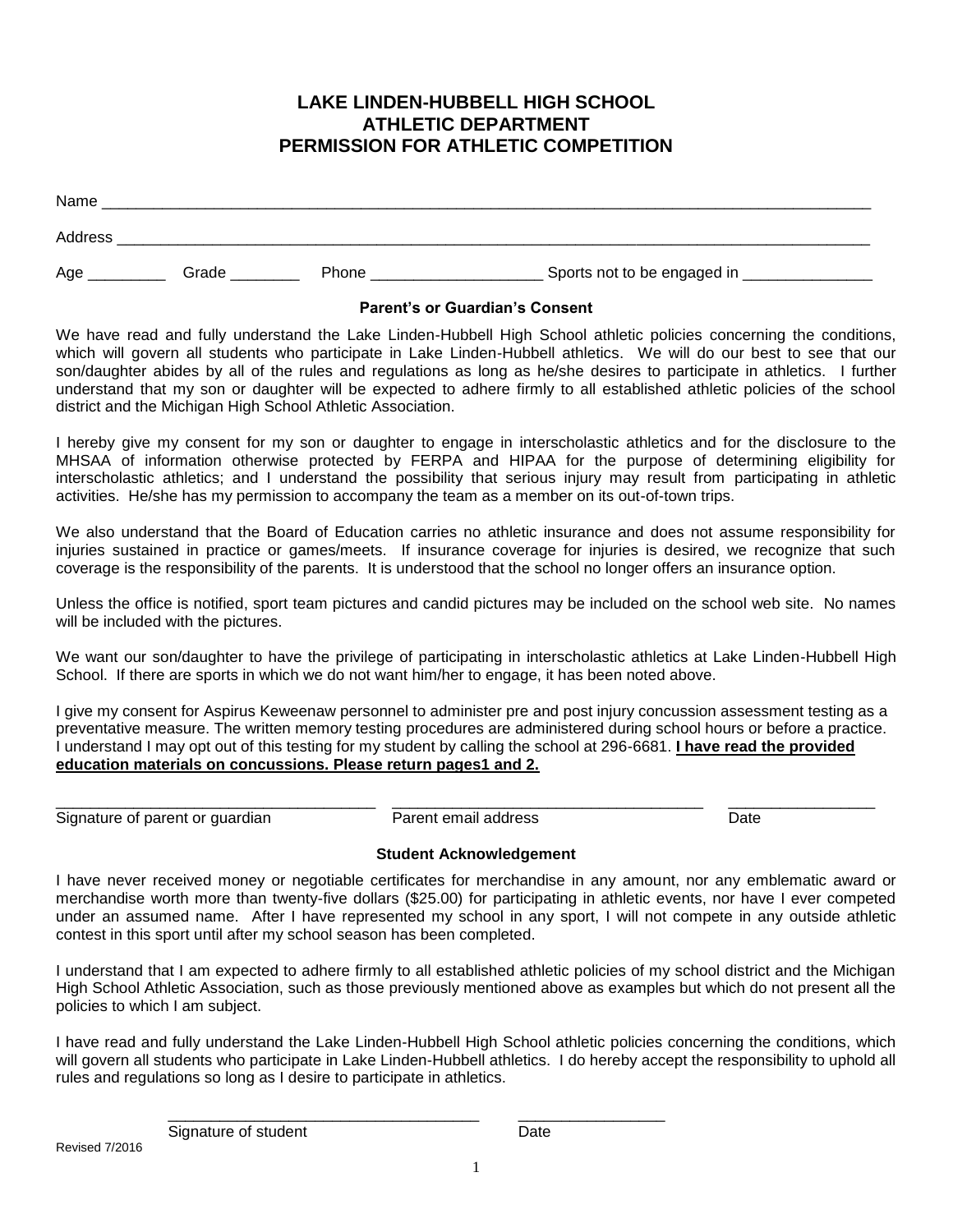# **CONCUSSION AWARENESS**

# **EDUCATIONAL MATERIAL ACKNOWLEDGEMENT FORM**

By my name and signature below, I acknowledge in accordance with public Acts 342 and 343 of 2012 that I have received and reviewed the Concussion Fact Sheet for Parents and/or the Concussion Fact Sheet for Students provided by Lake Linden-Hubbell Public Schools.

| <b>Student Name Printed</b> | Parent/Guardian Name Printed |  |
|-----------------------------|------------------------------|--|
| <b>Student Signature</b>    | Parent/Guardian Signature    |  |
| Date                        | Date                         |  |

Return this signed form to Lake Linden-Hubbell Public Schools. This form must be kept on file for the duration of participation or until age 18.

Participants and parents, please review and keep the educational materials available for future reference.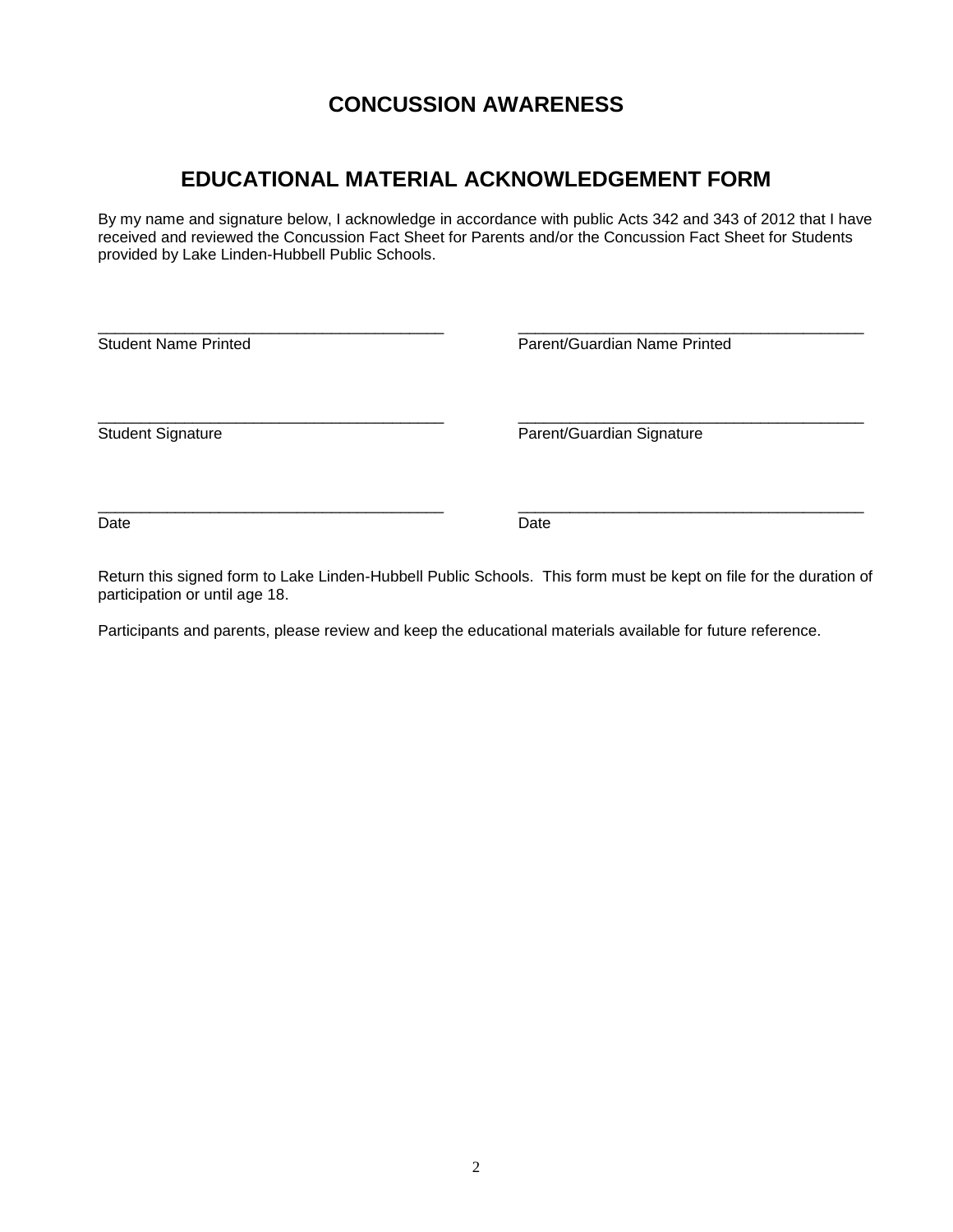#### **Educational Material for Parents and Students (Content meets MDCH Requirements)**

Source: Michigan Department of Community Health, CDC and the National Operating Committee on Standards for Athletic Equipment (NOCSAE)

#### **SOME COMMON SYMPTONS:**

#### **UNDERSTANDING CONCUSSION**

Headache Balance Problems Sensitive to Noise Poor Concentration Not "Feeling Right" Pressure in the Head Double Vision Sluggishness Memory Problems Feeling Irritable<br>Nausea/Vomiting Blurry Vision Haziness Confusion Slow Reaction Time **Nauseally Blurry Vision** Haziness Confusion Slow Reaction Time Dizziness Sensitive to Light Fogginess/Grogginess "Feeling Down" Sleep Problems

#### **WHAT IS A CONCUSSION?**

A concussion is a type of traumatic brain injury that changes the way the brain normally works. A concussion is caused by a fall, bump, blow, or jolt to the head of body that causes the head and brain to move quickly back and forth. A concussion can be caused by a shaking, spinning or a sudden stopping and starting of the head. Even a 'ding', 'getting your bell rung', or what seems to be a mild bump or blow to the head can be serious. A concussion can happen even if you haven't been knocked out.

You can't see a concussion. Signs and symptoms of concussions can show up right after the injury or may not appear or be noticed until days or weeks after the injury. If the student reports any symptoms of a concussion, or if you notice symptoms yourself, seek medical attention right away. A student who may have had a concussion should not return to play on the day of the injury and until a health care professional says they are okay to return to play.

#### **IF YOU SUSPECT A CONCUSSION:**

- 1. SEEK MEDICAL ATTENTION RIGHT AWAY A health care professional will be able to decide how serious the concussion is and when it is safe for the student to return to regular activities, including sports. Don't hide it. Report it. Ignoring symptoms and trying to 'tough it out' often makes it worse.
- 2. KEEP YOUR STUDENT OUT OF PLAY Concessions take time to heal. Don't let the student return to play the day of injury and until a health care professional says it's okay. A student who returns to play too soon, while the brain is still healing, risks a greater chance of having a second concussion. Young children and teens are more likely to get a concussion and take longer to recover than adults. Repeat or second concussions increase the time it takes to recover and can be very serious. They can cause permanent brain damage, affecting the student for a lifetime. They can be fatal. It is better to miss one game than the whole season.
- 3. Tell the school about any previous concussion Schools should know of a student had a previous concussion. A student's school may not know about a concussion received in another sport or activity unless you notify them.

#### **SIGNS OBSERVED BY PARENTS:**

Appears dazed or stunned Can't recall events prior to or after Answers questions slowly

Is confused about assignment a hit or fall loses consciousness (even briefly) Forgets an instruction Moves clumsily changes

or position Is unsure of game, score, or opponent Shows mood, behavior, or personality

#### **CONCUSSION DANGER SIGNS:**

In rare cases, a dangerous blood clot may form on the brain in a person with a concussion and crowd the brain against the skull. A student should receive immediate medical attention if after a bump, blow, or jolt to the head or body s/he exhibits any of the following danger signs:

Is drowsy or cannot be awakened Slurred speech<br>
A headache that gets worse Convulsions or seizures Thas unusual behavior Weakness, numbness, or decreased Cannot recognize people/places<br>Coordination

One pupil larger than the other Repeated vomiting or nausea Becomes increasingly confused, restless A headache that gets worse Convulsions or seizures Has unusual behavior<br>Weakness, numbness, or decreased Cannot recognize people/places Loses consciousness (even a brief loss of consciousness should be taken seriously.)

#### **HOW TO RESPOND TO A REPORT OF A CONCUSSION:**

If a student reports one or more symptoms of a concussion after a bump, blow, or jolt to the head or body, s/he should be kept out of athletic play the day of the injury. The student should only return to play with permission from a health care professional experienced in evaluating for concussion. During recovery, rest is key. Exercising or activities that involve a lot of concentration (such as studying, working on the computer, or playing video games) may cause concussion symptoms to reappear or get worse. Students who return to school after a concussion may need to spend fewer hours at school, take rest breaks, be given extra help and time, spend less time reading, writing or on a computer. After a concussion, returning to sports and school is a gradual process that should be monitored by a health care professional. To learn more, go to [www.cdc.gov/concussion](http://www.cdc.gov/concussion)

Remember: Concussion affects people differently. While most students with a concussion recover quickly and fully, some will have symptoms that last for days, or even weeks. A more serious concussion, can last for months or longer.

#### **PARENTS AND STUDENTS MUST SIGN AND RETURN THE EDUCATIONAL MATERIAL ACKNOWLEDGEMENT FORM.**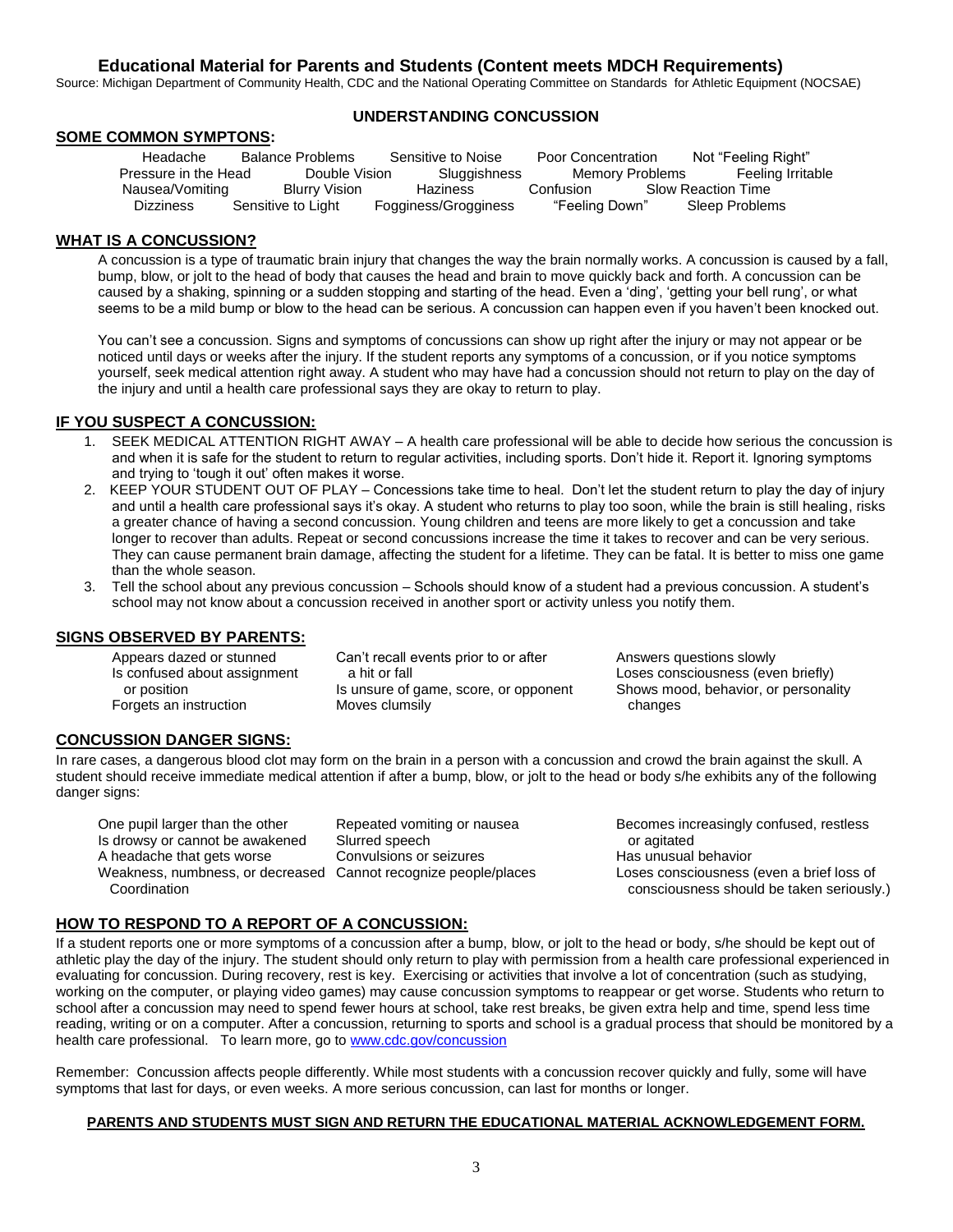# **LAKE LINDEN-HUBBELL PUBLIC SCHOOLS 601 CALUMET STREET LAKE LINDEN, MI 49945 (906) 296-6681**

August 2015

Dear Parent/Guardian,

School sports participation, like much of what our children enjoy, has some inherent risk of injury. However, the leadership of interscholastic athletics in this school district and across the State of Michigan is attempting both to provide as safe an experience as possible and enhance the health of our student/athletes.

As a part of these efforts, the Michigan High School Athletic Association provides all of its member schools with a Catastrophic Accident Medical Insurance Policy which pays up to \$500,000 for medical expenses left unpaid by other insurance after a deductible of \$25,000 per claim in paid medical expenses has been met. All students enrolled in grades 7 through 12 at MHSAA member schools who are eligible under MHSAA rules and participating in practices or competition in sports under the MHSAA's jurisdiction are covered by this policy for injuries related to their athletic participation.

Beginning with the 2015-16 school year, the Michigan High School Athletic Association is also providing eligible athletic participants at each MHSAA member junior high/middle school and high school with additional insurance that is intended to pay accident medical expense benefits resulting from a suspected concussion. The injury must be sustained while the athlete is participating in an MHSAA covered activity. Policy limit is \$25,000 for each accident. Covered students, sports and situations are identical to the catastrophic accident medical insurance which, if the \$25,000 threshold is reached, would require a separate claim to be made.

This new program intends to assure that all eligible student-athletes in MHSAA member schools in grades 7 through 12, male and female, in all levels of all sports under the jurisdiction of the MHSAA, receive prompt and professional attention for head injury events even if the child is uninsured or under-insured. Accident medical deductibles and co-pays left unpaid by other policies are reimbursed under this program to the limits of the policy.

Should you have need to make a claim under this new program, contact [terri.bruner@kandkinsurance.com,](mailto:terri.bruner@kandkinsurance.com) or phone 800-237-2917 toll free.

Sincerely,

Craig A. Sundblad Superintendent/Principal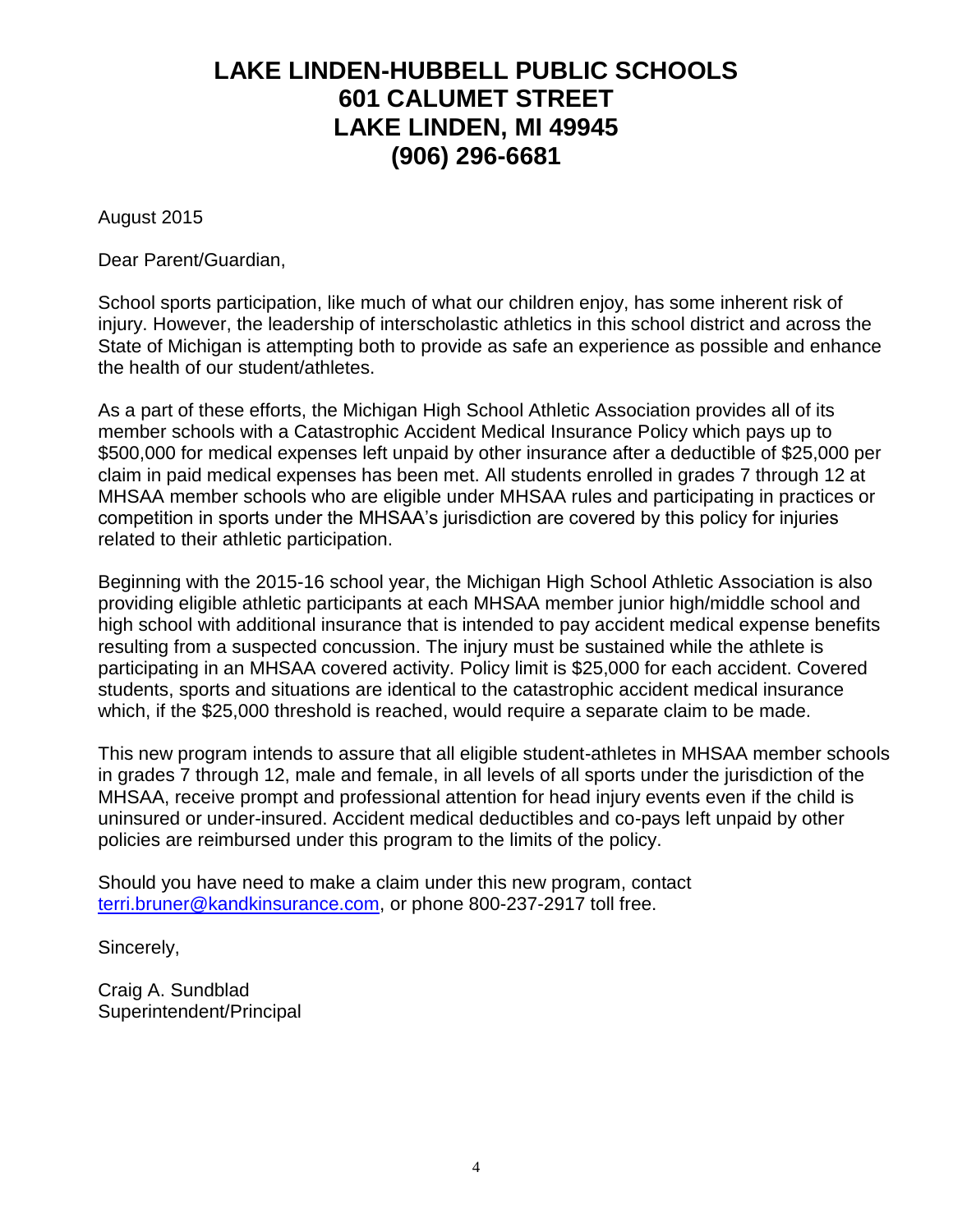#### **LAKE LINDEN-HUBBELL HIGH SCHOOL POLICIES GOVERNING THE ATHLETIC PROGRAM**

- Section 1 Policies directly related to the coaching staff.
- Section 2 Policies directly related to the student participation.

#### **SECTION 1**

I. Athletic Philosophy

The objectives of competitive athletics at Lake Linden-Hubbell High School must parallel those of education in general. The emphasis must first and last be on education. The student must always be the primary concern and the best safeguard in this direction is the educated and dedicated leadership. Athletics should be kept within the framework of the total school program.

- A. Participation
	- 1. One of the primary goals of athletics must be general participation by the student body.
	- 2. Athletics should develop your ability to cooperate with a group. They include organizing, planning, listening, sharing, flexibility, and leadership. Examples are:
		- a. actively participate on a team and know team rules.
		- b. know the team members as individuals.
		- c. express ideas to other team members.
		- d. be sensitive to the team members' ideas and views.
		- e. be willing to compromise if necessary to best accomplish the goals of the team.
		- f. be a leader or follower to best accomplish the goals of the team.
	- 3. It is desired that there be a fairly high percentage of participation from the general student body in athletic programs.
- B. Winning
	- 1. Winning is important and should be strived for, especially at the varsity level. But it is significant to note that winning is not the primary reason for an athletic program.
- C. Competitiveness
	- 1. Although consistently striving to win, it is important that we at least be competitive with the opposition in our many athletic engagements. There is no shame in losing a hard fought contest, but never being "in the ball game" game after game is something else.
- D. Fun and Pressure
	- 1. Athletics should at all times be intended to provide enjoyment for our participants.
	- 2. Although the pressure to consistently win is ever present from fans and parents alike, it should be remembered that our kids who participate in athletics expect to have fun doing so. It should be kept in mind that kids can and often do have fun even though they lose the game.
- E. Good Sportsmanship
	- 1. Although the outcome of many of our athletic contests will not always have the desired endings, it should be remembered that our athletes should still display good sportsmanship before, during, and after the contest. "Poor Losers" set a poor example. Likewise "Poor Winners" appear even worse. We should be proud but humble in victory.
	- 2. We are not only responsible for the sportsmanship attitude of our athletes, but we are also responsible for the action of our fans as well. Every effort should be made to control our fans at all athletic contests. Removal from the game may at times be a necessity and must be enforced.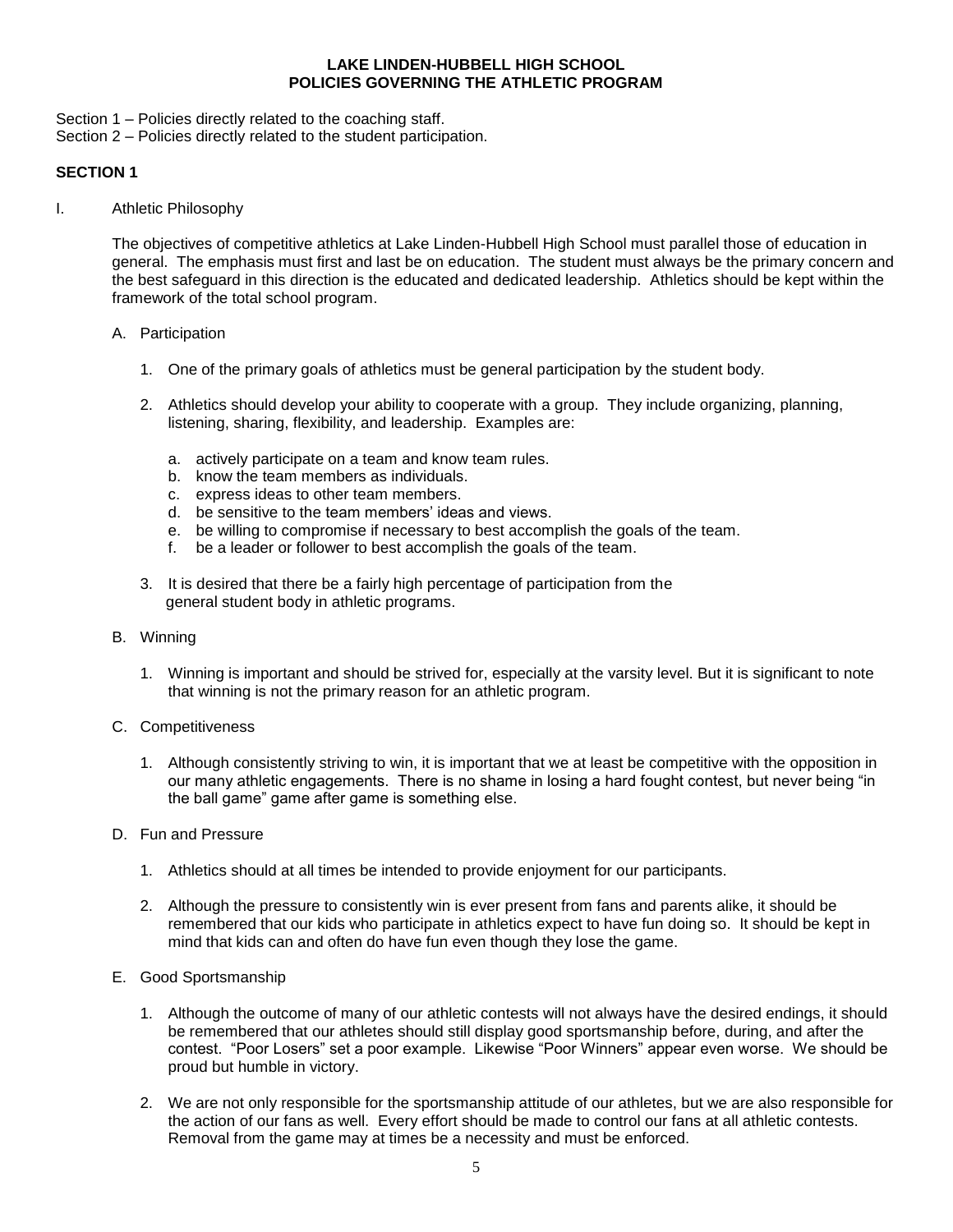- F. Administration Coach Cohesion
	- 1. Since athletic programs and coaches, in particular, are constantly under fire from fans and other disgruntled people, there must be strong unity between coaches and administrators. Administrators are generally expected not to succumb to fan criticism and pressure applied to coaches. Administrators should usually be in the coach's corner. Realistically, however, situations do arise where coaches must be reprimanded for their actions. Such action should be consistent with the general philosophy of the athletic program.
- G. Level of Sport and Individual Participation
	- 1. It is desired that the emphasis on winning be considerable less at the lower levels of participation. Consequently, equal participation should be stressed at the elementary level. At the junior high level each team member should play about one quarter based on the philosophy of "equal time for equal effort". By this we mean that the coach make an effort to give substitute players as much playing time as possible, yet also make an effort to win the game. At the freshmen level, the same philosophy as the junior high should be followed. At the junior varsity level winning is more important. The coach should make every effort, where possible, to get each player in the game. The more playing time a player receives, the more the coach is contributing to the development of those who are front line players. At the varsity level, there are no playing time requirements. But it is understood that the coach should make every effort possible to play all athletes when the conditions of the game allow for it. The main emphasis at the varsity level is to be competitive with other teams and to win. It is also significant to mention that the coach at any level reserves the right to sit a player down for disciplinary reasons/unexcused-missed practices.
- II Team Sports Offered at Lake Linden-Hubbell
	- A. Football Varsity, Junior Varsity, and Junior High Boys
	- B. Basketball Varsity, Junior Varsity, and Junior High Boys and Girls
	- C. Volleyball Varsity and Junior Varsity Girls
	- D. Hockey Varsity Boys (coop with **Jeffers**)
	- E. Bowling Varsity Boys and Girls (coop with Calumet)
	- F. Gymnastics Varsity Girls (coop with Baraga, Calumet, Chassell, Hancock, Houghton, & Jeffers)
	- G. Skiing Varsity Boys and Girls (coop with Houghton)
	- H. Track Varsity, Junior Varsity, and Junior High Boys and Girls
	- I. Golf Varsity Boys and Girls
	- J. Softball Varsity Girls
- III. Team Roster Requirements
	- A. The coach in charge must submit to the athletic director a tentative team roster by Friday of the first full week of practice. It is also the coach's obligation to report any additions or deletions that may occur after the first report. The athletic director will follow up with the Master and Current Eligibility lists.
	- B. A team roster and numbers of the players (football, basketball, volleyball and hockey) must be submitted no later than seven days prior to the first scheduled contest.
	- C. It is recommended that no student be permitted to transfer from one sport to another sport during the current season. The coaches involved, the athletic director and the principal must approve any such changes.
- IV. Practice Regulations
	- A. All practices should comply with M.H.S.A.A. regulations.
	- B. Sunday practices, skull sessions, or team meetings should be avoided. If a coach thinks a Sunday practice is necessary, he should first get it approved by the athletic director.
	- C. All practices should conclude within a two-hour period, normally 3:30-5:30. There a number of instances where coaches see fit to practice longer. Hopefully this would be the exception and not the rule.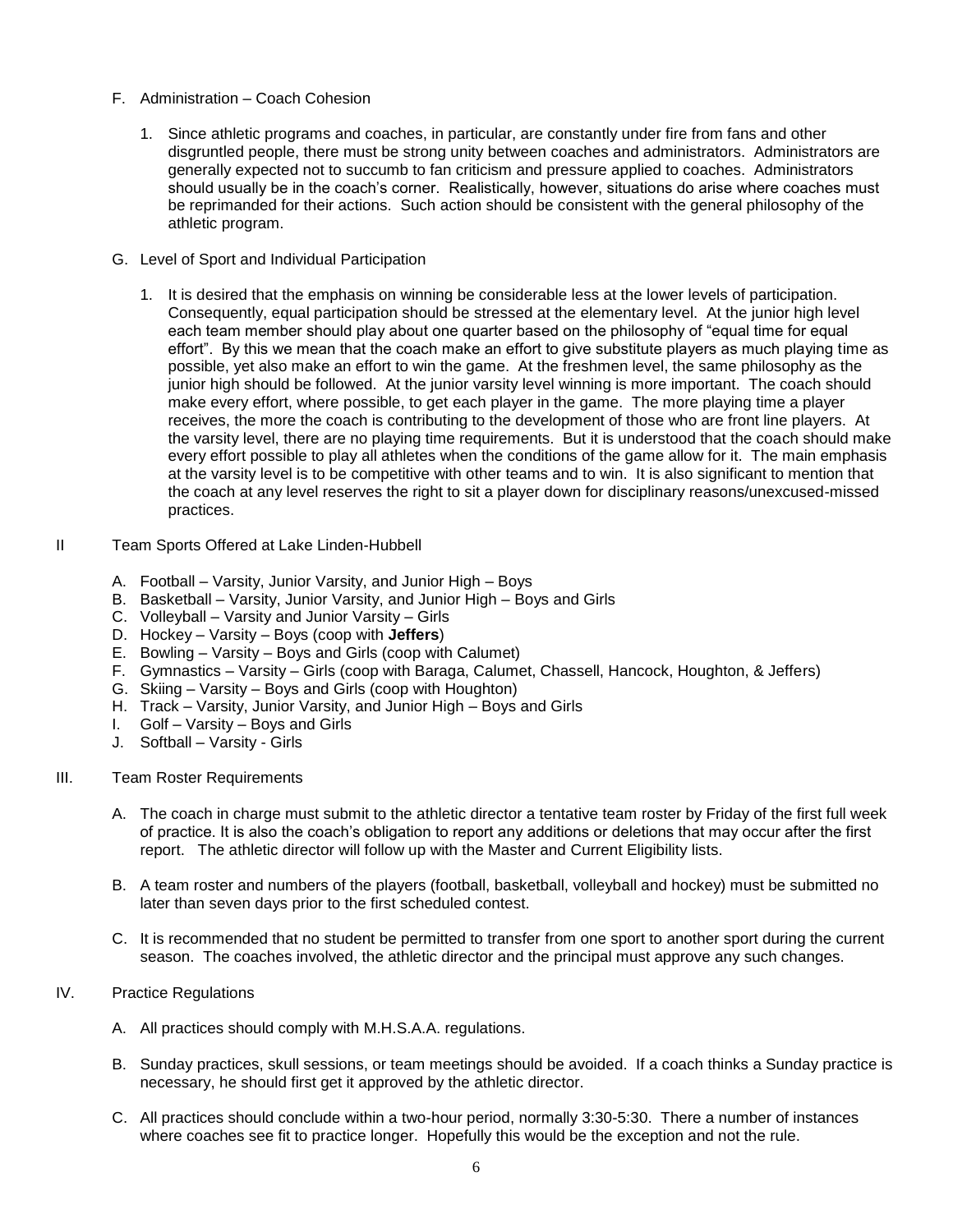- D. Open Gyms
	- 1. Open gyms cannot be mandatory and will not affect the athlete's status on the team.
	- 2. Open gyms will not take place during the school day of another sports season.
- E. Specific team practices:
	- 1. Football according to the M.H.S.A.A. regulations.
	- 2. Volleyball according to the M.H.S.A.A. regulations.
	- 3. Boys Basketball practice will begin no earlier than the Monday following the last scheduled varsity football game and in accordance with MHSAA regulations.
	- 4. Girls Basketball practice will begin no earlier than the Monday following the last scheduled varsity volleyball game and in accordance with MHSAA regulations.
	- 5. Gymnastics same as girls basketball.
	- 6. Track practice will begin no earlier than the Monday following the last scheduled varsity boys' basketball game or the last scheduled varsity girls' basketball game and in accordance with MHSAA regulations.
	- 7. Softball same as track.
	- 8. Golf same as track
- V. Scheduling of Games All Sports
	- A. It will be the responsibility of the athletic director to arrange the competitive schedule, grades 7-12, in compliance with M.H.S.A.A. rules.
	- B. All aspects of practice scrimmages with other schools should be arranged for and handled by the coach involved. Care should be taken to avoid violation of M.H.S.A.A. regulations.
	- C. Schedules should be completed as early as possible and given to the principal so that dates will be known and placed on the school calendar for the year.
	- D. Any changes of schedule, cancellations or make-up dates will be the responsibility of the athletic director.
	- E. When school is canceled due to weather or other causes, decisions about athletic contests and/or practices will be made on a case by case basis.
- VI. Coaches Responsibilities All Sports
	- A. All coaches are responsible for the conduct of their teams (practice, locker room, to and from games, and during competition).
	- B. When away from home, the coach must make sure to check the locker room of the host school to see that it has been left in order. Any damage must be reported to the LL-HHS principal and athletic director as soon as possible.
	- C. All coaches are to make every effort to develop a standard of sportsmanship and citizenship which students, parents, and community will respect.
	- D. Each coach must record all equipment issued to each player. All equipment should be kept in good condition insofar as it is possible.
	- E. Each coach is responsible for proper collection, storage and inventory of material and equipment connected with his/her particular sport at the end of the season.
	- F. Each coach may conduct his/her practice sessions as he/she sees fit within the bounds of the school's practice policies and the athletic director.
	- G. Coaches are responsible for the cleanliness of their facility gym, locker room, and coaches' office.
	- H. The coach is to be responsible for closing up the locker room. There must be a coach present until the last player leaves school property.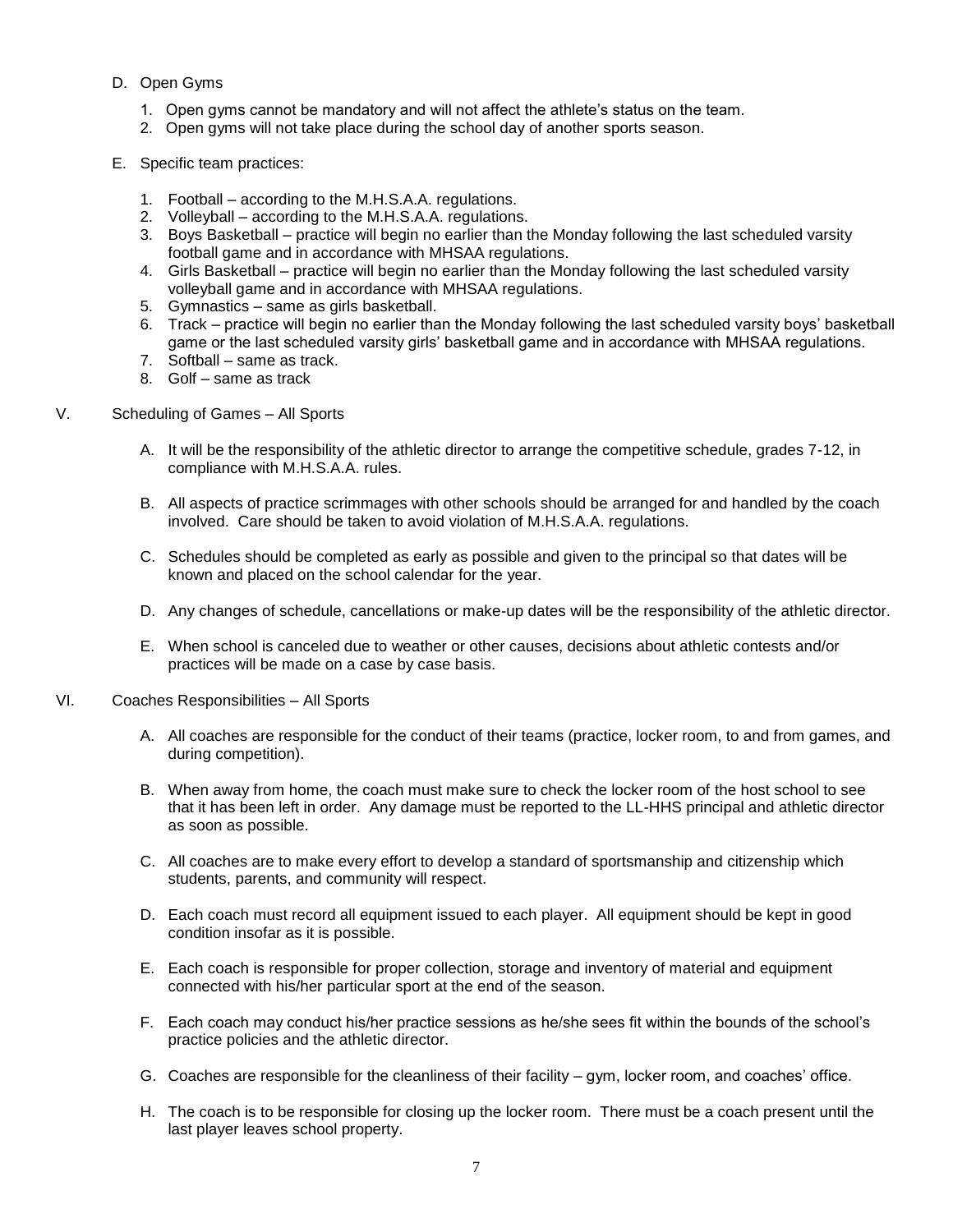- I. Coaches are not to use players that have been ill or injured if competition would be injurious to the student.
- J. All coaches must remember their responsibility to the school by all means academically teacher first, coach second.
- K. No purchases may be made for athletic equipment unless authorized by the athletic director.
- L. Coaches' personal conduct at practice and games must be an example of the highest standard.
- M. Each coach is responsible to enforce locker requirements.
- N. Team rosters must be given to the athletic director at the required time.
- O. Any problem or doubt as to the duty and responsibility is to be cleared through the athletic director and principal.
- P. At the completion of a season the coach involved should submit a list of award winners and a list of players and the amount owed for lost or damaged equipment to the principal's office.
- Q. The coach, with the cooperation of the athletic director and principal, shall plan and arrange for all special nights (parents' night, etc.).
- R. Each coach will participate in viewing the MHSAA or NFAS course on concussions and turn in a certificate of completion to the athletic director before the season begins.
- VII. Employees and Volunteers

Public Act 187 prohibits school employees and volunteers from promoting or supplying dietary supplements, which carry claims of enhanced athletic performance. The law covers adrostenedione, creatine, and any compound labeled as performance enhancing.

- VIII. Athletic Director's Duties
	- A. Responsibilities:

The Athletic Director:

- 1. Shall be responsible to the junior/senior high school principal.
- 2. Shall be responsible for all equipment used in the athletic program.
- 3. Shall be responsible for the overall organization of the athletic program.

#### B. Duties:

The Athletic Director:

- 1. Shall prepare schedules for all school teams.
- 2. Shall hire and make out contracts for all officials.
- 3. Shall attend all league meetings.
- 4. Shall work closely with the principal in drawing up eligibility lists.
- 5. Shall cooperate with the principal in securing workers for all contests at home.
- 6. Shall provide the transportation director with schedules of all athletic events and notify the director of the buses needed for each event.
- 7. Shall be responsible for organizing the necessary publicity for all team sports.
- 8. Shall arrange dates and times for students' physicals and notify all prospective team members of such dates and times.
- 9. With the aid of the coaches, shall inventory and study equipment and project the needs of the athletic teams.
- 10. Shall interpret athletic policy to coaches, parents, team members and teachers.
- 11. Along with the coach involved and the principal, shall handle discipline problems arising from the training rules for the athletes.
- 12. Shall evaluate all coaches annually.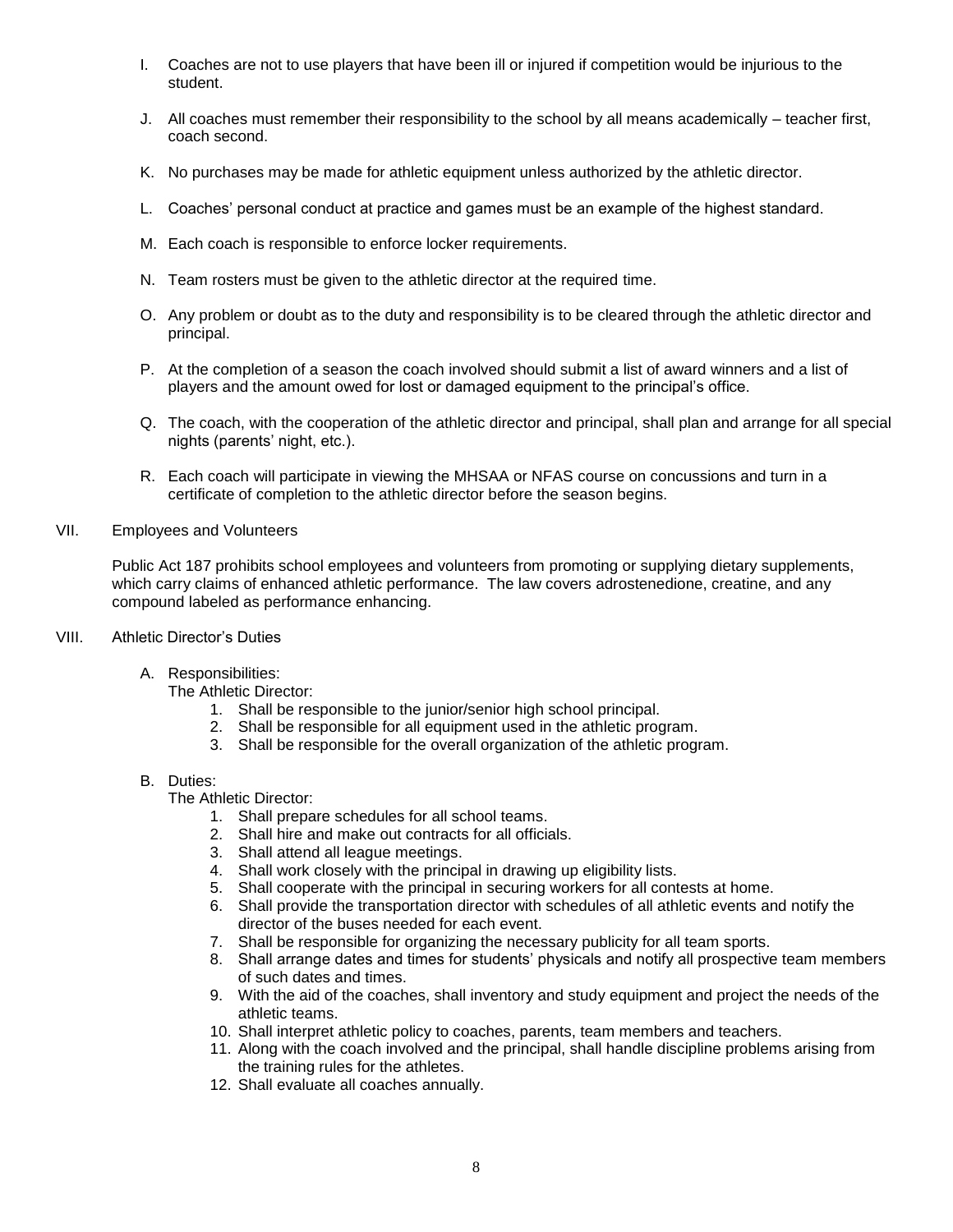#### IX. Principal's Responsibilities

- A. Hire all personnel for athletic contests who shall be paid from the general fund.
- B. Shall prepare and administer weekly school eligibility checks.
- C. Shall be consulted and shall help make the decision on all discipline problems arising from the training rules.

#### **SECTION 2**

- I. Student Participation
	- A. All students must be eligible under M.H.S.A.A. regulations. In addition all students must satisfy the eligibility regulations of Lake Linden-Hubbell High School.
	- B. Any student in grades 9-12 who is declared ineligible because of transfer status by the M.H.S.A.A. or because of scholastic difficulties may practice with the team but cannot dress or take part in the scheduled interscholastic events.

#### II. Eligibility

- A. Any student who participates in any extra-curricular event including, but not limited to, athletics, teacher and library aides, student work staff, office aides, cheerleading, annual staff, student council, quiz bowl, and managers must comply with the following eligibility criteria: A student carrying the standard of six (6) elective and required classes must pass five (5) of the six (6) classes. A student carrying seven (7) elective and required classes must pass six (6) of the seven (7) classes. A student carrying five (5) classes or less must pass all of them to remain eligible. The academic/eligibility status of a student having a schedule that is customized to address an individual need will be subject to review by a team to consist of the Principal an Athletic Director and at least one of the following people: Coach(s), Advisor and Teacher. A decision made to determine extra-curricular participation for the assessment week will remain in effect until the following Monday of the event season. A minimum of a "D-" is required for passing status.
- B. Implementation and specifics of policy.
	- 1. A two-week grace period is allowed for each student at the beginning of each semester. During this grace period the state eligibility requirements will be followed.
	- 2. The eligibility period will be from week to week based on accumulative grades and not individual test scores. Multiple methods of assessment must be utilized on weekly basis with a minimum of three grades used.
	- 3. Academic status and eligibility will be recorded before 3:30 p.m. on the Friday preceding the week of co-curricular involvement in the principal's office.
	- 4. This policy will apply to grades 7-12.
	- 5. To determine semester eligibility, M.H.S.A.A. guidelines will be followed. "No student shall compete in any athletic contest who does not have a passing grade from the beginning of the semester to the date seven (7) calendar days prior to the contest, in studies aggregating at least 66 percent of a full time students potential class load. A student must be passing 5 of 7 classes to be eligible. The period of ineligibility under the previous academic term would be 60 scheduled school days. The student would become eligible on the 61<sup>st</sup> day, provided they are passing. In determining the number of hours of credit work per week under this rule, review and extracurricular work, and work for which credit previously has been received, shall not be counted."
	- 6. Any student who is eligible (under the present policy) at the end of the current semester will be eligible at the beginning of the new semester.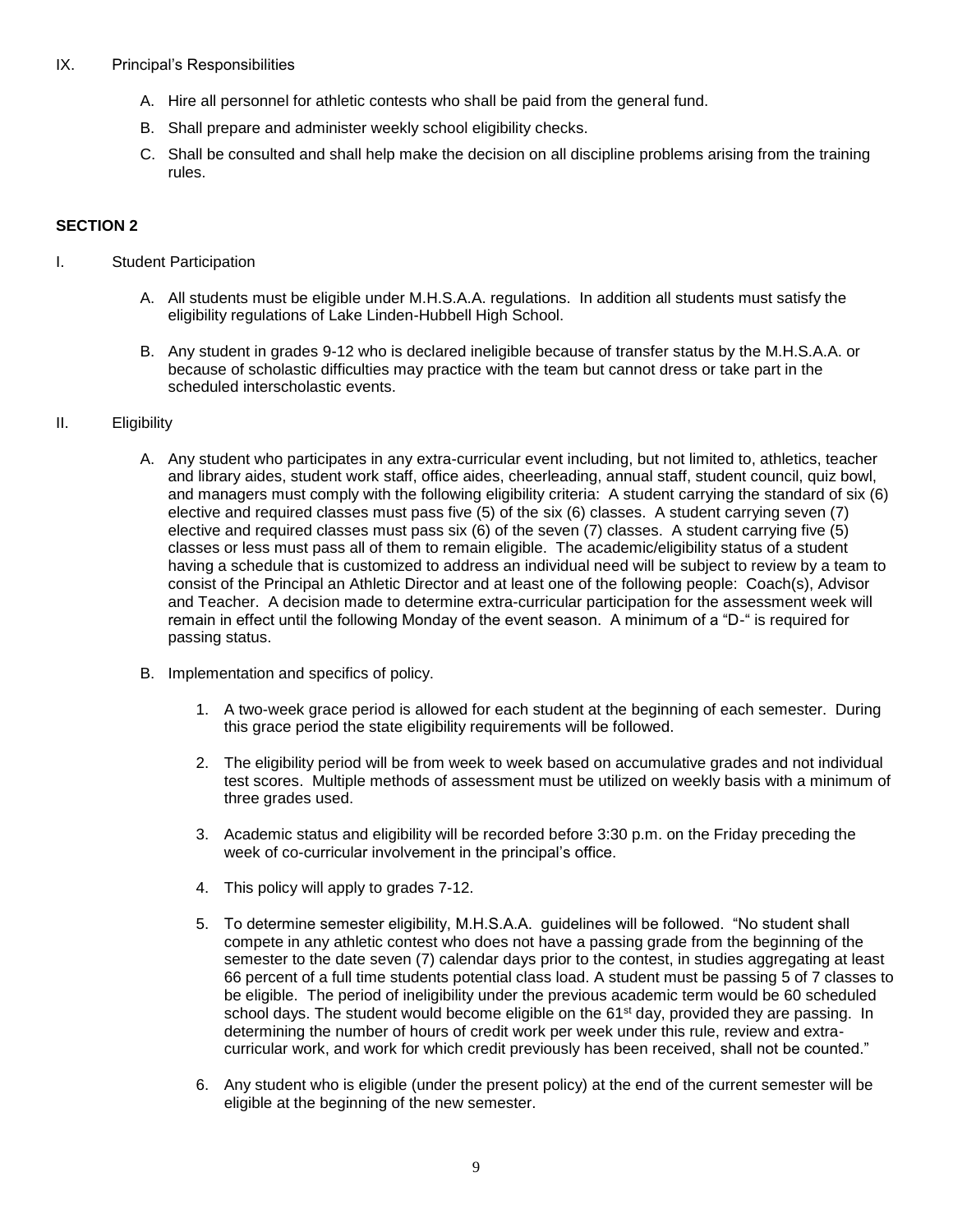- 7. Eligibility requirements for special education students will be the same as regular education students unless otherwise determined by the principal, counselor and teacher(s) involved.
- C. The principal, athletic director and the coach of the sport will consider academic standards and disciplinary action as a result of extremely poor school conduct in determining eligibility.
- D. Absence:
	- 1. A student with an excused absence for the morning half day of school will be permitted to attend practice or play in the contest.
	- 2. A participant not in school during a school day may not practice unless it was a previously approved absence.
	- 3. A student should always consult the coach before missing practice. Missing practice or a game without a good reason shall be severely dealt with.
- III. Equipment Requirements All Sports
	- A. All students are expected to furnish their own practice equipment and clothing.
	- B. The school holds all students responsible for equipment issued to them. The student must pay for any damaged or lost equipment. The coach and athletic director will establish price lists.
	- C. The athletic department will not be responsible for personal equipment, clothing or personal belongings lost or damaged due to a student's negligence.
	- D. Football players must purchase their own shoes.
- IV. Locker Room Requirements All Sports
	- A. All money and valuables are to be locked in lockers issued to students.
	- B. No athletic equipment, player clothing or other personal property is to be left on the floor or lockers (other than the assigned locker) after practice or after a game.
	- C. "Horseplay" in the locker room is not permitted.
- V. Training Rules

It is the overwhelming opinion of health educators that athletes perform best when they follow intelligent training rules, which include restrictions on the use of tobacco, alcohol, and illegal drugs. Medical research clearly substantiates the fact that continued use of tobacco, alcohol and illegal drugs produces harmful effects on the human organism. The coaching staff of the Lake Linden-Hubbell Public Schools, concerned with the health habits of the students of this community, is convinced that athletics and the use of tobacco, alcohol and illegal drugs are not compatible. Because of these reasons, rigid training regulations are a requirement for team membership and event participation.

It is the intent of the Coaching Staff, Administration and Board of Education to provide participation requirements that every student must meet to allow for their participation in athletics. Furthermore, it is the District's intent to emphasize the importance of good health and abstinence from the use and possession of all tobacco, alcohol products, NCAA banned-drugs (see list below), and illegal drugs. Students who violate these policies shall be removed from athletic practices and competitions according to the restrictive policies set forth in the District's Athletic Policies.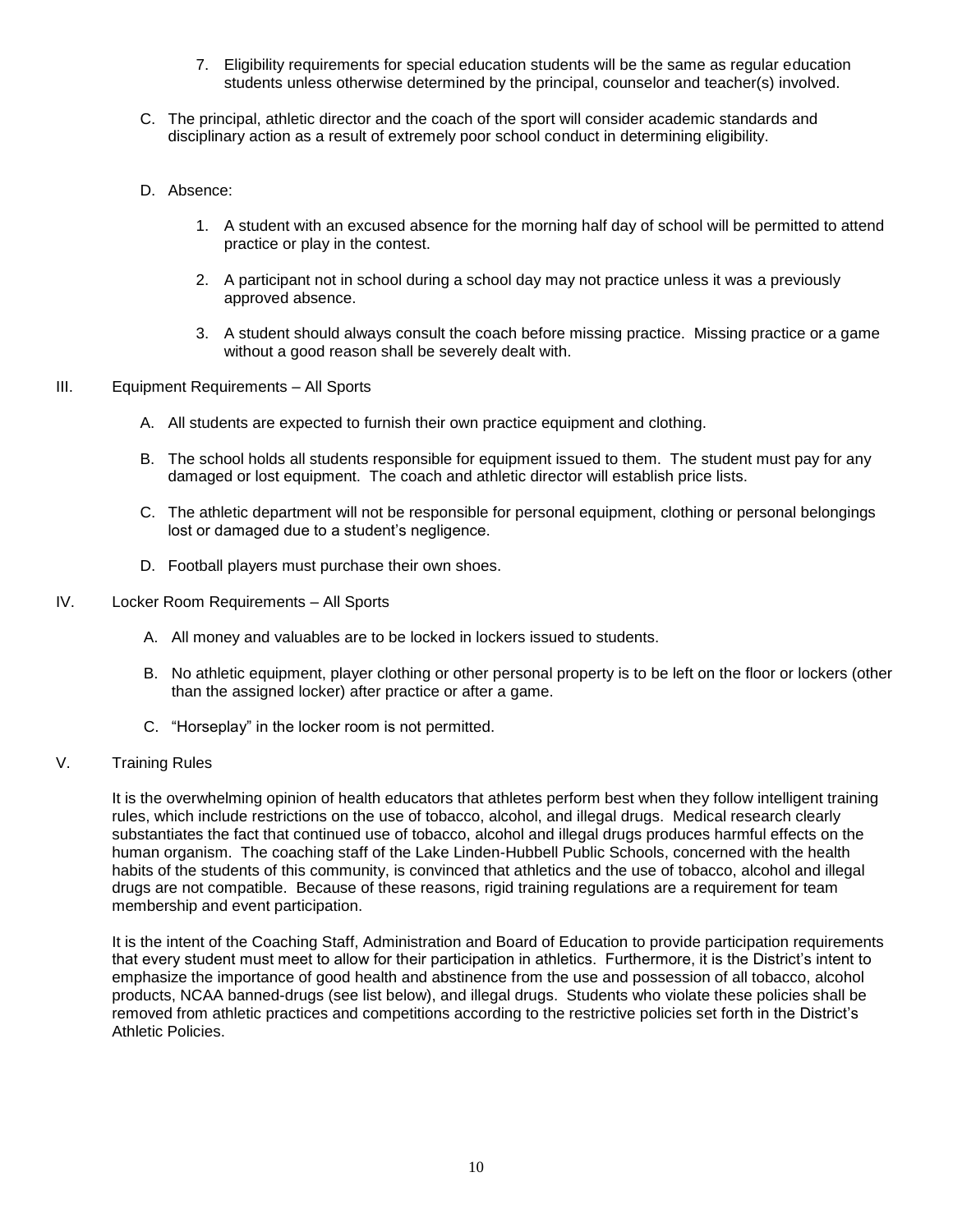A. Drinking and/or possession of alcoholic beverages, smoking, using and/or possession of tobacco in any form (this includes but is not limited to e-cigarettes and vaporizers) and the use and/or possession of illegal drugs/NCAA banned-drugs are forbidden.

#### NCAA BANNED-DRUG CLASSES

The NCAA list of banned-drug classes is subject to changes by the NCAA Executive Committee. Contact NCAA education services or [www.ncaa](http://www.ncaa/) org/health-safety for the current list. The term "related compounds" comprises substances that are included in the class by their pharmacological action and/or chemical structure. **No substance belonging to the prohibited class may be used, regardless of whether it is specifically listed as an example**.

Many nutritional/dietary supplements contain NCAA banned substances. In addition, the U.S. Food and Drug Administration (PDA) does not strictly regulate the supplement industry; therefore purity and safety of nutritional dietary supplements cannot be guaranteed. Impure supplements may lead to a positive NCAA drug test. The use of supplements is at the student-athlete's own risk. Student-athletes should contact their institution's team physician or athletic trainer for further information.

Bylaw 31.2.3. Banned Drugs. The following is a list of banned-drug classes, with examples of substances under each class:

#### **(a) Stimulants:**

amiphenazole methylenedioxymethamphetarnine amphelamine (MDMA, ecstasy) bemignde melhylphenidate<br>
benzphetamine mikethamide benzphetamine bromantan **pemoline** caffeine 1 (guarana) pentetrazol chlorphentermine phendimetrazine cocaine phenmetrazine cropropamide phentermine diethylpropion picrotoxine dimethylamphetamine pipradol doxapram prolintane ephedrine (ephedra, strychnine meclofenoxate banned:

## **(b) Anabolic Agents:**

**anabolic steroids** androstenediol methyltestosterone androstenedione nandralone boldenone norandrostenediol clostebol norandrostenedione dehydrochlormethyl- norethandrolone testosterone oxandrolone dehydroepiandro-<br>sterone (DHEA) oxymetholone sterone (DHEA) dihydrotestosterone standozolol (DHT) testosterone2 epitrenbolone trenbolone gestrinone mesterolone

crothetamide phenylpropanolamine (ppa) ma huang) synephrine (citrus aurantium, ethamivan zhi shi, bitter orange) ethylamphetamine and related compounds.<br>
fancamfamine The following stimulants The following stimulants are not methamphetamine phenylephrine pseudoephedrine

dromostan clone tetrahydrogestrinone (THG) fluoxymesterone and related compounds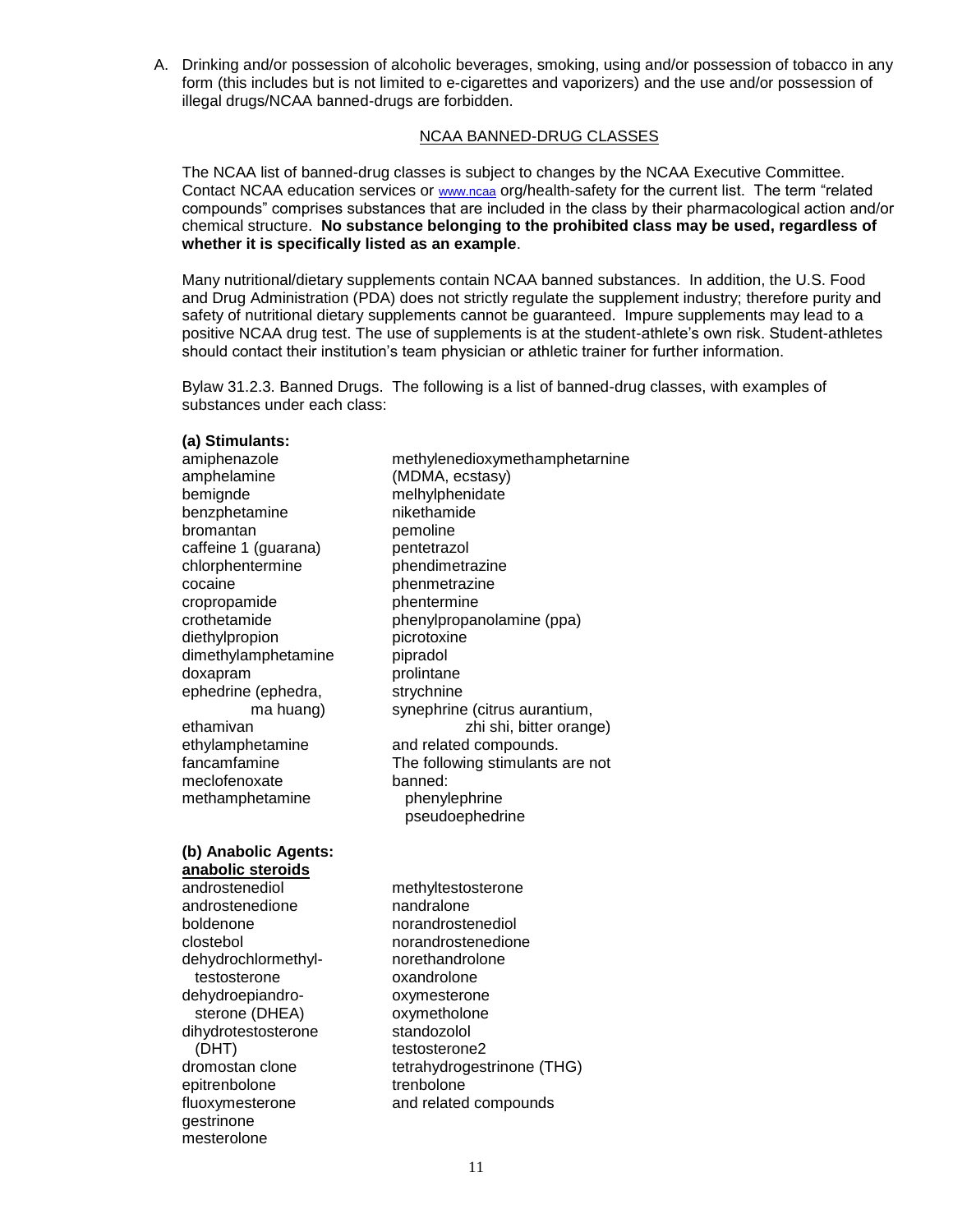| other anabolic agents |  |
|-----------------------|--|
|                       |  |

methandienone methenolone clenbu

**(c) Substances Barred for Specific Sports:**

| Rifle:     |  |
|------------|--|
| alcohol    |  |
| atenolol   |  |
| metoprolol |  |

| кіпе:      |                       |
|------------|-----------------------|
| alcohol    | pindolol              |
| atenolol   | propranolol           |
| metoprolol | timolol               |
| nadolol    | and related compounds |
|            |                       |

#### **(d) Diuretics:**

| acetazolamide        | hydrochtorothiazide        |                       |
|----------------------|----------------------------|-----------------------|
| bendraflurnethiazide | hydroflumethiazide         |                       |
| benzhiazide          | msthyclothiazide           |                       |
| bumetanide           | metolazone                 |                       |
| chlorothiazide       | polythiazide               |                       |
| chlorlhalidone       | quinethazone               |                       |
| ethacrynic acid      | spironolactone (canrenone) |                       |
| flumethiazide        | triamterene                |                       |
| furosemide           | trichlormelhiazide         | and related compounds |
|                      |                            |                       |

#### **(e) Street Drugs:**

| heroin     | telrahydrocannabinol |
|------------|----------------------|
| marijuana3 | (THC)3               |

#### **(f) Peptide Hormones and Analogues:**

corticotrophtn (ACTH) human chorionic gonadotrophin (hCG) luleinizing hormone (LH) growth hormone (HGH, somatotrophin) insulin like growth hormone (IGF-1)

**All the respective releasing factors of the above-mentioned substances also are banned:** erythropoietin (EPO) sermorelin

### darbepoelin

#### **(g) Definitions of positive depends on the following:**

- 1 for caffeine if the concentration in urine exceeds 15 microg rams/ml.
- 2 for testosterone if the administration of testosterone or use of any other manipulation has the result of increasing the ratio of the total concentration of testosterone to that of epitestosterone in the urine to greater than 6:1, unless there is evidence that this ratio is due to a physiological or palhological condition.
- 3 for marijuana and THC if the concentration in the urine of THC metabolite exceeds 15 nanograrns/ml.

#### **31.2.3.4.1 Drugs and Procedures Subject to Restrictions.**

The use of the following drugs and/or procedures is subject to certain restrictions and may or may not be permissible, depending on limitations expressed in these guidelines and/or quantities of these substances used; (Revised: 8/15/89)

**(a) Blood Doping**. The practice of blood doping (the intravenous injection of whole blood, packed red blood cells or blood substitutes) is prohibited, and any evidence confirming use will be cause for action consistent with that taken for a positive drug test. (Revised: 8/15/89, 5/4/92)

**(b) Local Anesthetics**. The Executive Committee will permit the limited use of local anesthetics under the following conditions:

(1) That procaine, xylocaine, carbocaine or any other local anesthetic may be used, but not cocaine; (Revised: 12/9/91, 5/6/93)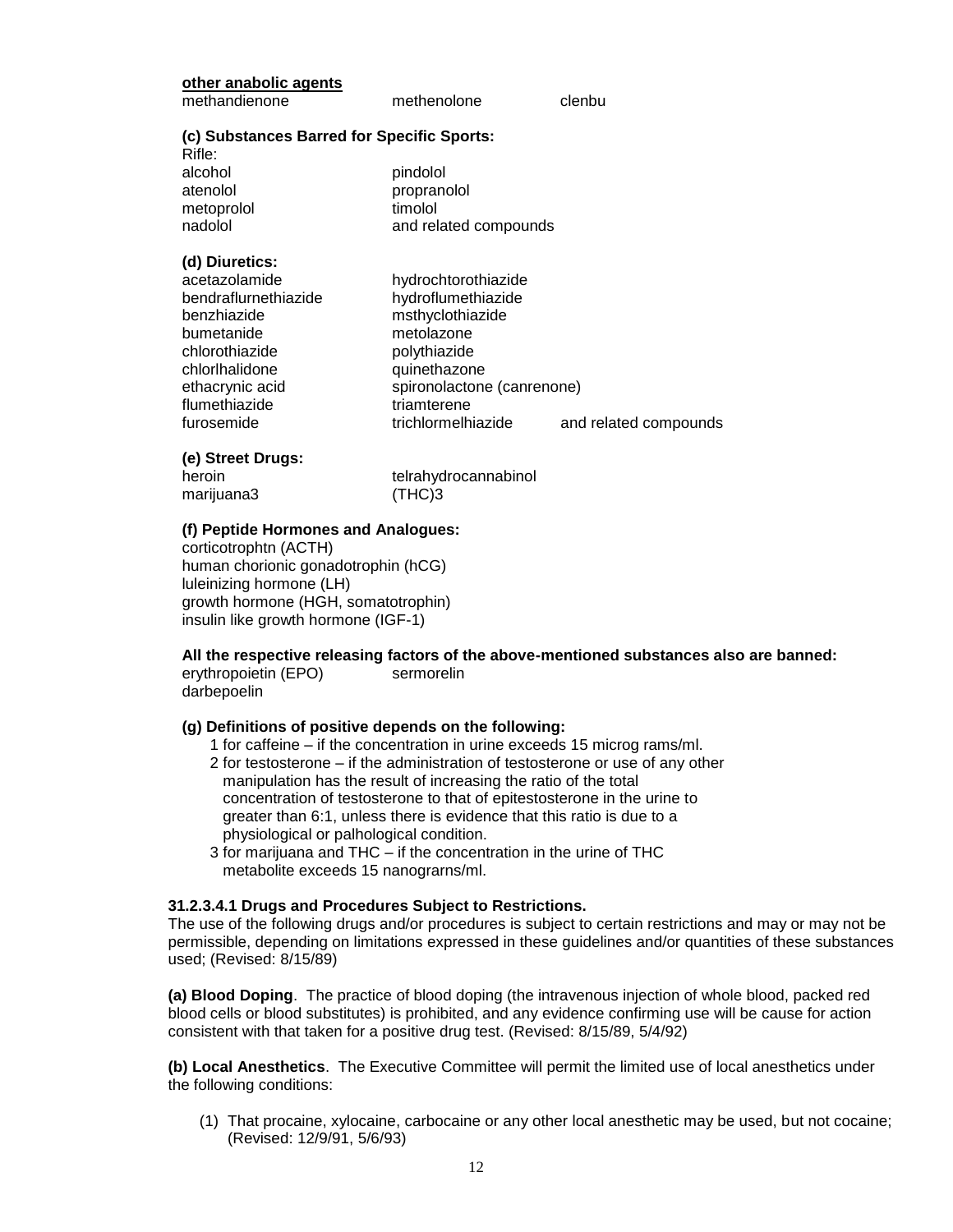- (2) That only local or topical injections can be used (i.e. intravenous injections are not permitted); and
- (3) That use is medically justified only when permitting the athlete to continue the competition without potential risk to his or her health.

**(c) Manipulation of Urine Samples.** The executive Committee bans the use of substances and methods that alter the integrity and/or validity of urine samples provided during NCAA drug testing. Examples of banned methods are catheterization, urine substitution and/or tampering or modification of renal excretion by the use of diuretics, probenecid, bromantan or related compounds, and epitestosterone administration. (Revised: 8/15/69, 6/17/92, 7/22/97)

**(d) Beta 2 Agonists.** The use of beta 2 agonists is permitted by inhalation only. (Adopted: 3/13/93)

**(e) Additional Analysis.** Drug screening for select nonbanned substances may be conducted for nonpunitive purposes. (Revised: 8/15/89)

- B. Any person who uses or knowingly possesses an androgenic anabolic steroid violates Michigan law and is punishable by imprisonment & fine.
- C. Social Media Social media refers to internet-based applications designed to create and share user generated content. Any form of digital magazines, internet forums, web-blogs, podcasts, photographs, video, rating and social bookmarking found on websites or applications such as Twitter, Facebook, Instagram, or Tumblr that is open to public viewing is considered to be social media. This is a rapidly changing network as we move into the 21st Century, and many more not mentioned will arise, which are also included in this policy. Violations of this policy are subject to investigation and sanctions outlined in the Lake Linden-Hubbell High School Code of Conduct are also subject to review by state and federal law enforcement. Any and all disciplinary measures may apply depending on the severity of the infraction.

Lake Linden-Hubbell High School student athletes are expected to conduct themselves in a respectable manner as a member of their teams and our athletic program. As a student athlete you are responsible for your social media use. Any malicious use of social media platforms shall not be tolerated. Malicious use may include, but not be limited to:

- 1. Derogatory language or remarks regarding fellow athletes, game officials, students, coaches, administrators, faculty and staff of Lake Linden-Hubbell High School or other high schools.
- 2. Demeaning statements or threats that endanger the safety of another person.
- 3. Incriminating photos or statements regarding illegal criminal behavior, underage drinking, use of illegal drugs, sexual harassment of violence.
- D. Misdemeanors or felonies other than traffic violations will also be cause for suspension.
- E. The above mentioned regulations will cover all students from the time they first report for any sport sponsored by Lake Linden-Hubbell High School until they have completed graduation in their senior year.
- F. Any student caught breaking training rules during the "sport season", the "off season", or during the "summer vacation" will be subject to the following penalties:
	- 1. First offense: The penalty for the first violation will be 10% of the season following the determined violation.
	- 2. Second offense: The penalty for the second violation within one calendar year of the first violation will be 25% of the season following this second determined violation.
	- 3. Third offense: The penalty for a third violation within a twelve month period of the first violation will be suspension from all extracurricular activities for a twelve month period from the date the third violation penalty is imposed.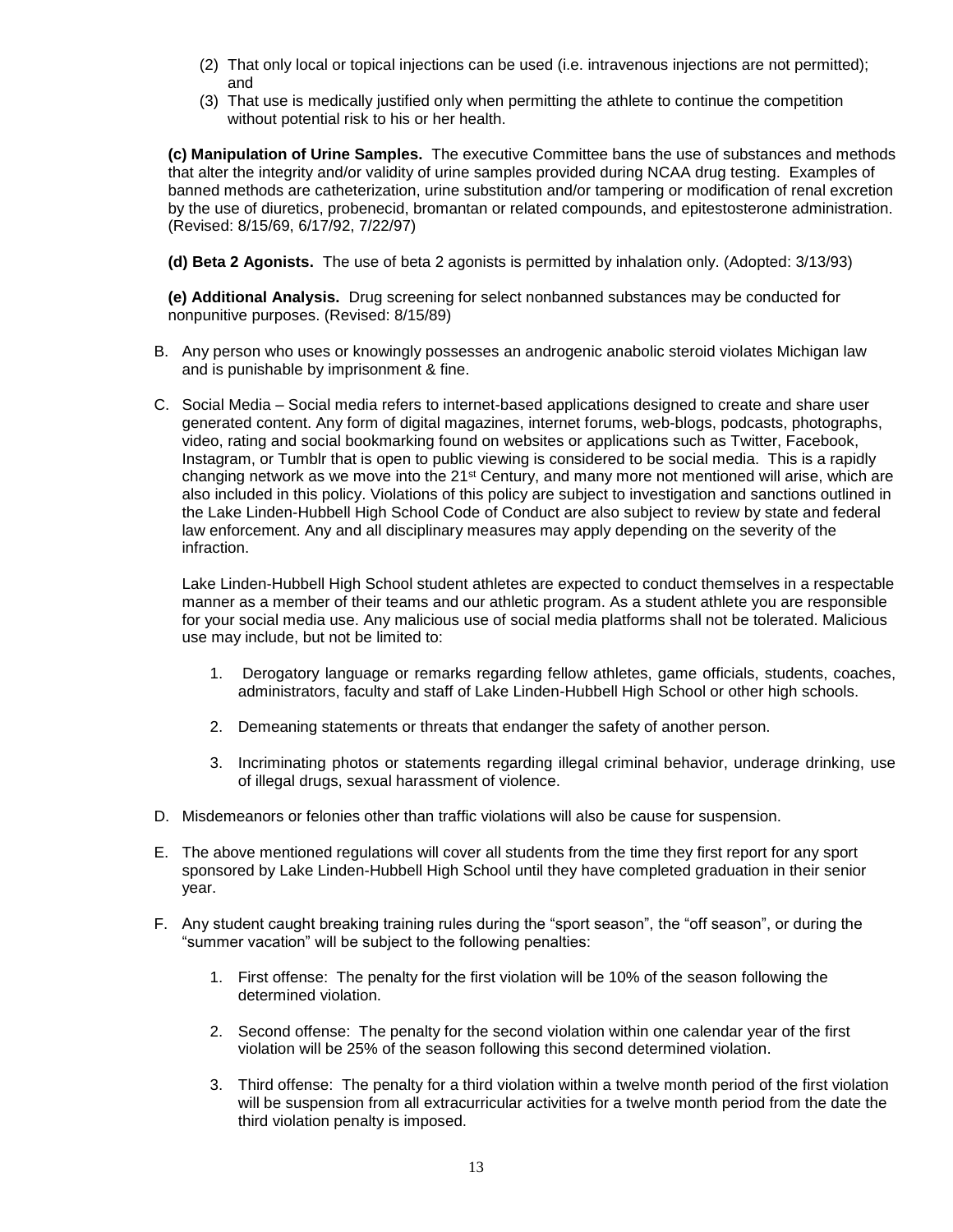- 4. Formulas will be applied in the same manner for the varsity, junior varsity, freshmen, and junior high teams. Percentages will be rounded off to the nearest whole number. Example: Football has a nine game regular season schedule so  $9 \times 10\% = .9 = 1$  game suspension. 1.4 or below will constitute a one game contest or tournament date penalty. 1.5 or above would constitute a two game, contest, or tournament date penalty. All first violation penalties will be a minimum of one game suspension.
- 5. Game suspensions will carry into the next sport season or the next school year if the violation occurs in a spring sport and the penalty is not completed.
- 6. In addition to the suspensions, after each violation the student athlete will be required to attend a minimum of one counseling session. Additional sessions with a prescribed professional counselor may be recommended as deemed necessary, before reinstatement of the athlete.
- 7. If an athlete participated in a sport with the intention of satisfying their suspension obligation and then quits prior to the end of the season, the fulfillment of the suspension will be nullified. Example: If a student participates in a spring sport to satisfy a suspension and quits after fulfilling their suspension obligation to be eligible for a fall sport. Administrative discretion will be used in the determination of the final decision.
- 8. In summation, in order for an athlete to fulfill suspension obligations by participating in an athletic season, that athlete must participate in all obligation including practices and interscholastic competitions during that entire sport season.
- G. The rules shall be sent to the parents with and agreement to be signed by parents and students that they have read the rules and agree to support them. This signed statement shall be returned before the student will be allowed to participate in sports.
- VI. Procedure for the Investigation of Training Rule Violations
	- A. Reports of alleged violations will be taken from school employees, coaches, administrators and school personnel, officers of the law, or any other source the administration feels warrants an investigation.
	- B. The person reporting the violation must have witnessed the violation unless the report is of an arrest having been made or citation having been issued in which case the administration shall be responsible to investigate.
	- C. Upon receiving the information under the above conditions an investigation is to be conducted by the principal and/or athletic director. The results of this investigation are to be used to determine whether or not action as prescribed by the athletic code should be taken.
	- D. The principal and athletic director may confer at any point during the investigation and will arrive at a joint determination on final action. A written report will then be filed with the superintendent and the student and parents notified of the action.
- VII. Player Responsibilities All Sports
	- A. Each player must obtain a physical exam before participation in any sport. One exam may be used for all sports.
	- B. If a student does not use the school's scheduled physical exam date, an exam must be done by a doctor of the student's choice and paid for by the student.
	- C. Coaches may request participants to "dress up" on the day of games and also at the games.
	- D. If you quit a sport after that sport's first scheduled contest, you may be ineligible for participation in any other sport during the season of the sport dropped. Case is to be reviewed by the athletic director, coach of the sport dropped and the principal to determine the validity of the reason for quitting. Quitting a sport is a serious matter and should not be done without first consulting with the coach to explain your intentions.